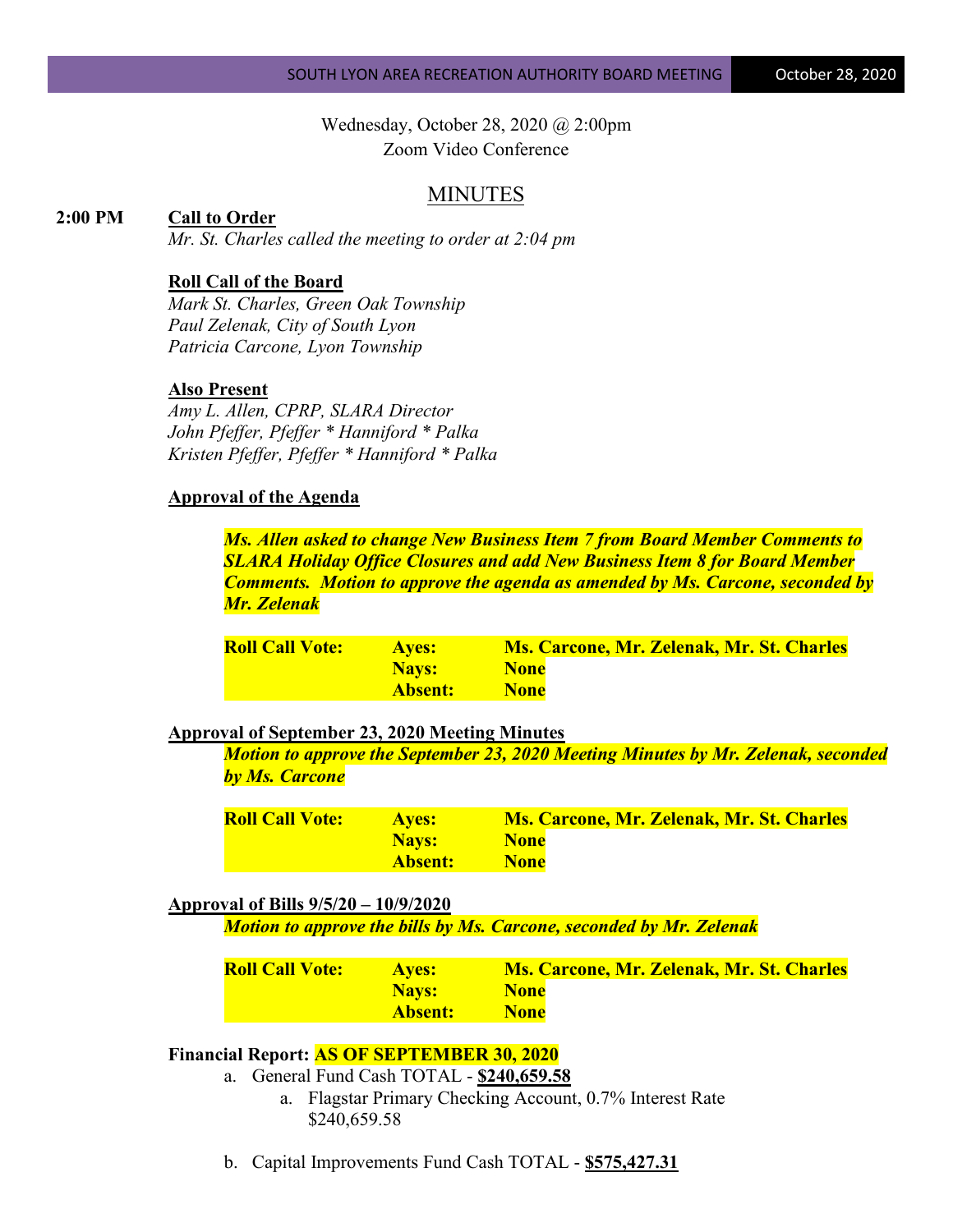- a. Flagstar Savings Account, 1.39% Interest Rate \$217,585.39
- b. The State Bank, 360 Day CD, 1.90% Interest Rate, Maturity Date 12/10/2020 \$357,841.92

**Correspondence**

*None*

**Call to the Public**

*None*

#### **I) Old Business**

#### **1. SLARA Office Updates**

### **a. Fall Programming Update**

*Most programs are wrapping up at this time. The girls youth volleyball league will be starting this Friday. The 55+ class Nichole is teaching is going very well. A second session is starting next week and we are adding a few more fitness classes in the winter targeted at 55+ along with some clubs. Youth soccer ended and went very well.*

### **b. Staffing Update**

*Mrs. Allen noted that we are utilizing some of our seasonal part time staff again as referees, site supervisors and officials. Mrs. Allen has reached out to Mrs. Stchur and notified her that they expect to bring her back to the office February 1st if there are not changes in school availability. No other staff are expected to be invited back until we know more from the schools.*

### **II) New Business**

- **1. Audit Presentation by Pfeffer \* Hanniford \* Palka**
- **2. Consider Resolution 20-004, to accept the 2019-2020 SLARA FY Audit as presented by Pfeffer \* Hanniford \* Palka**

**Motion by Mr. Zelenak, second by Mr. St. Charles**

**Resolution 20-004 Resolution to accept the 2019-2020 SLARA FY Audit as presented by Pfeffer \* Hanniford \* Palka**

| <b>Roll Call Vote:</b> | <b>Aves:</b>   | Mr. St. Charles, Mr. Zelenak, Ms. Carcone |
|------------------------|----------------|-------------------------------------------|
|                        | <b>Navs:</b>   | <b>None</b>                               |
|                        | <b>Absent:</b> | <b>None</b>                               |

**3. Consider Resolution 20-005, to approve and accept the 2021-2022 FY municipality contribution amounts for SLARA to total \$48,370.24 (City of South Lyon \$22,443.79, Lyon Township \$20,218.76, Green Oak \$5,707.69)**

**Motion by Ms. Carcone, second by Mr. Zelenak**

**Resolution 20-005 Resolution to approve and accept the 2021-2022 FY municipality contribution amounts for SLARA to total \$48,370.24 (City of South Lyon \$22,443.79, Lyon Township \$20,218.76, Green Oak \$5,707.69)**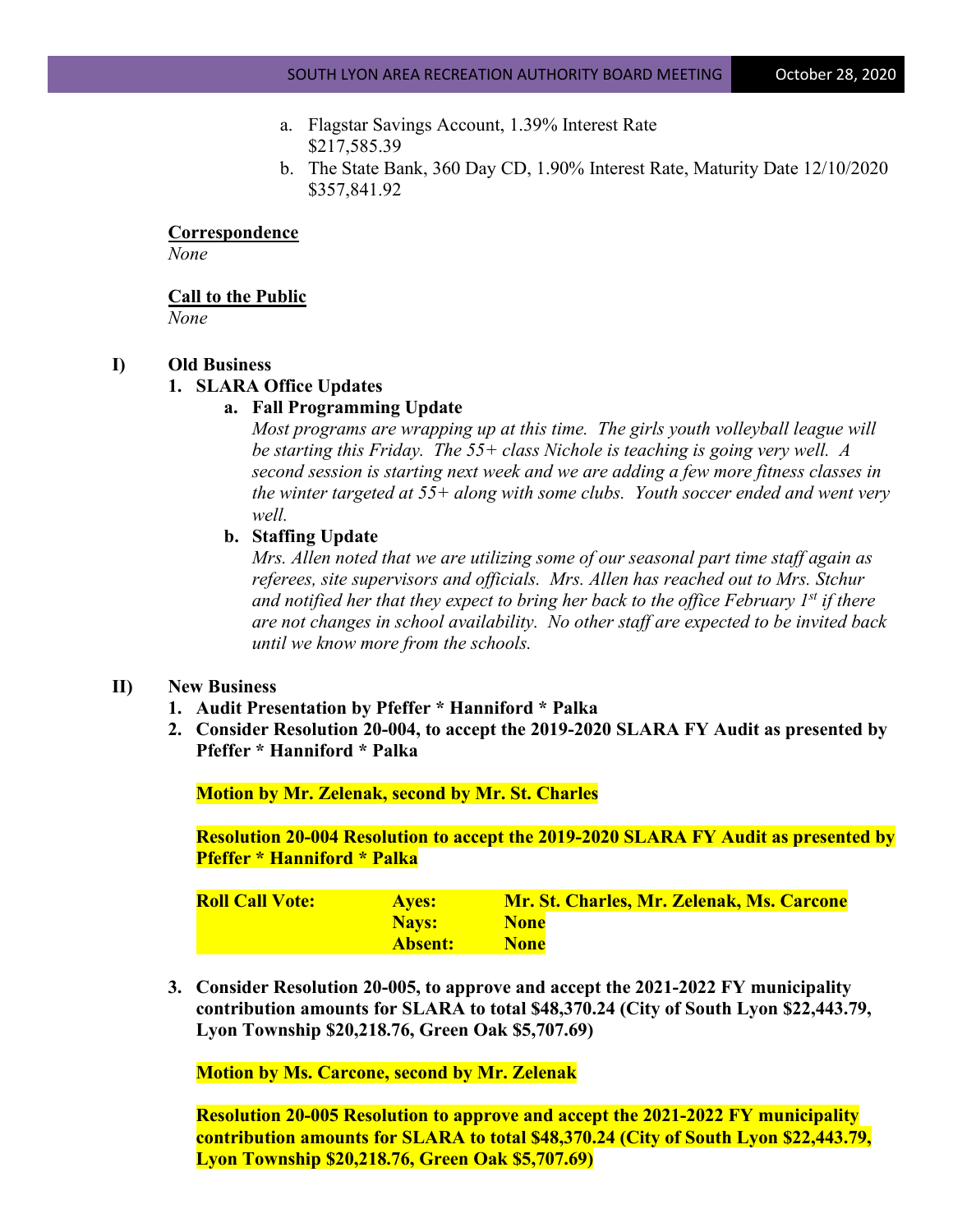| <b>Roll Call Vote:</b> | <b>Aves:</b>   | Mr. St. Charles, Mr. Zelenak, Ms. Carcone |
|------------------------|----------------|-------------------------------------------|
|                        | <b>Navs:</b>   | <b>None</b>                               |
|                        | <b>Absent:</b> | <b>None</b>                               |

**4. Consider Resolution 20-006, to approve and accept as presented the Agreement for CARES Act Fund Distributions between Oakland County and South Lyon Area Recreation Authority**

**Motion by Mr. St. Charles, second by Mr. Zelenak**

**Resolution 20-006 Resolution to approve and accept as presented the Agreement for CARES Act Fund Distributions between Oakland County and South Lyon Area Recreation Authority**

| <b>Roll Call Vote:</b> | <b>Aves:</b> | <b>Mr. St. Charles, Mr. Zelenak, Ms. Carcone</b> |
|------------------------|--------------|--------------------------------------------------|
|                        | <b>Navs:</b> | <b>None</b>                                      |
|                        | Absent:      | <b>None</b>                                      |

# **5. SLARA Tricks VS Treats Event Wrap**

*Mrs. Allen said that the event went off very well. Lots of great participation. SLARA had 25 outside businesses/groups participate as vendors. Approximately 330 kids participated. Social distancing was not an issue as the entire football field was used and only 50 kids were allowed to register for each half hour session. Kids went home with LOTS of goodies. Parents expressed their thanks for the event and had lots of positive feedback on social media sites afterwards. SLARA may look at doing some sort of Halloween event again next year such as a carnival but would make sure it does not conflict with downtown trick or treating.*

# **6. The State Bank CD Discussion**

*Ms. Carcone said that rates right now are not that great. She is going to do some research and send it to Mrs. Allen. Mr. Zelenak asked about investing thru Oakland County. Mrs. Allen said she doesn't know much about that and asked if Mrs. Carcone or Mr. Zelenak could point her in a direction for more information. Both had said they would do some research and bring it to the next SLARA meeting.*

## *7. SLARA Holiday Office Closures*

*Mrs. Allen asked the board if she and Mr. Stanley could utilize vacation time on December 28, 29 and 30 and close the SLARA office between Dec. 23 until Jan. 4, 2021. Both full time employees have not been able to utilize vacation time since the summer due to limited staffing and the holiday week between Christmas and New Years is traditionally a very slow time. The board did not have any issues with the office closing during this week as long as it's advertised well in advance. Mrs. Allen mentioned that she also has access to social media and her desktop at home so if anything comes up she can address it right away. Mr. Zelenak inquired if this would delay any payments or billing with SLARA and Mrs. Allen said that most billing is done every other week so she will make sure it's done immediately preceding and proceeding the office closure.*

*Motion by Mr. St. Charles, second by Mr. Zelenak to close the SLARA office beginning Wednesday, December 23rd at 3 pm and reopening the office on Monday, January 4, 2021 at 9 am.*